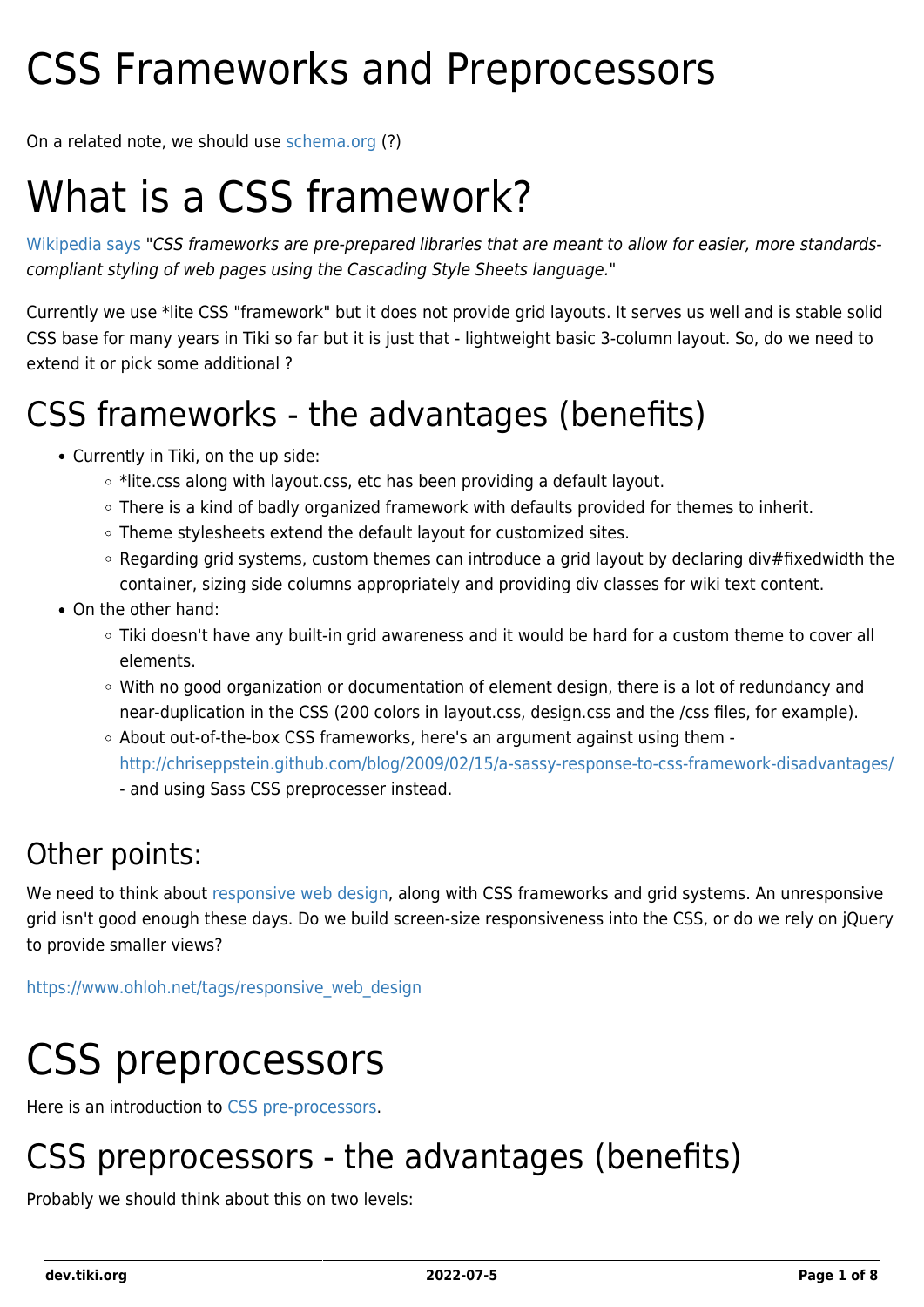### Tiki core CSS (use by Tiki code contributors for basic layout, feature functionality, default design, etc.)

- Grid arrangements like Blueprint can be incorporated into some CSS preprocessers (Sass/Compass).
- Tiki CSS files need to be reorganized anyway, so conversion to Sass or Less would provide motivation and focus thinking.
- Hopefully, there would be fewer unique rules being added to the stylesheets if there is a logical and documented organization of Tiki CSS rules.

### Tiki themes (best practices for additional/custom themes)

- Theme variants can be produced faster.
- Theme stylesheets would benefit if the default CSS becomes more modular.

### Are there any problems or disadvantages using CSS preprocessors ?

- Specifically about Tiki, developers who contribute or edit CSS files would need to agree on which preprocessor to use, and get up to speed on using it.
- Presumably, in the revamped CSS directory, there would be a new directory containing the preprocessor files, which would be edited directly, and the compiled css files, which wouldn't be edited directly. This isn't a disadvantage, but just something to work out.

Just to name few from the article:

- Code duplication in compiled CSS
- Extend and mixins can be bad for maintenance
- Nested code can be harder to read

Please note that they are opinions of a single developer, who thinks that "A stylesheet full of mixins, if/else, loops, variables, functions, etc, will be as hard to maintain as a bloated hand-crafted stylesheet, if not harder".

Another opinion is here:<http://www.amberweinberg.com/januarys-12412-researching-less-sass/>

# If yes, which CSS framework to pick ?

About picking a framework, here is a list: [https://www.ohloh.net/tags/css\\_framework](https://www.ohloh.net/tags/css_framework)

In order of number of active committers: [https://www.ohloh.net/p?query=css\\_framework&sort=active\\_committers](https://www.ohloh.net/p?query=css_framework&sort=active_committers)

I can't tag this one as CSS framework but it would be on the list above: <https://www.ohloh.net/p/blueprintcss>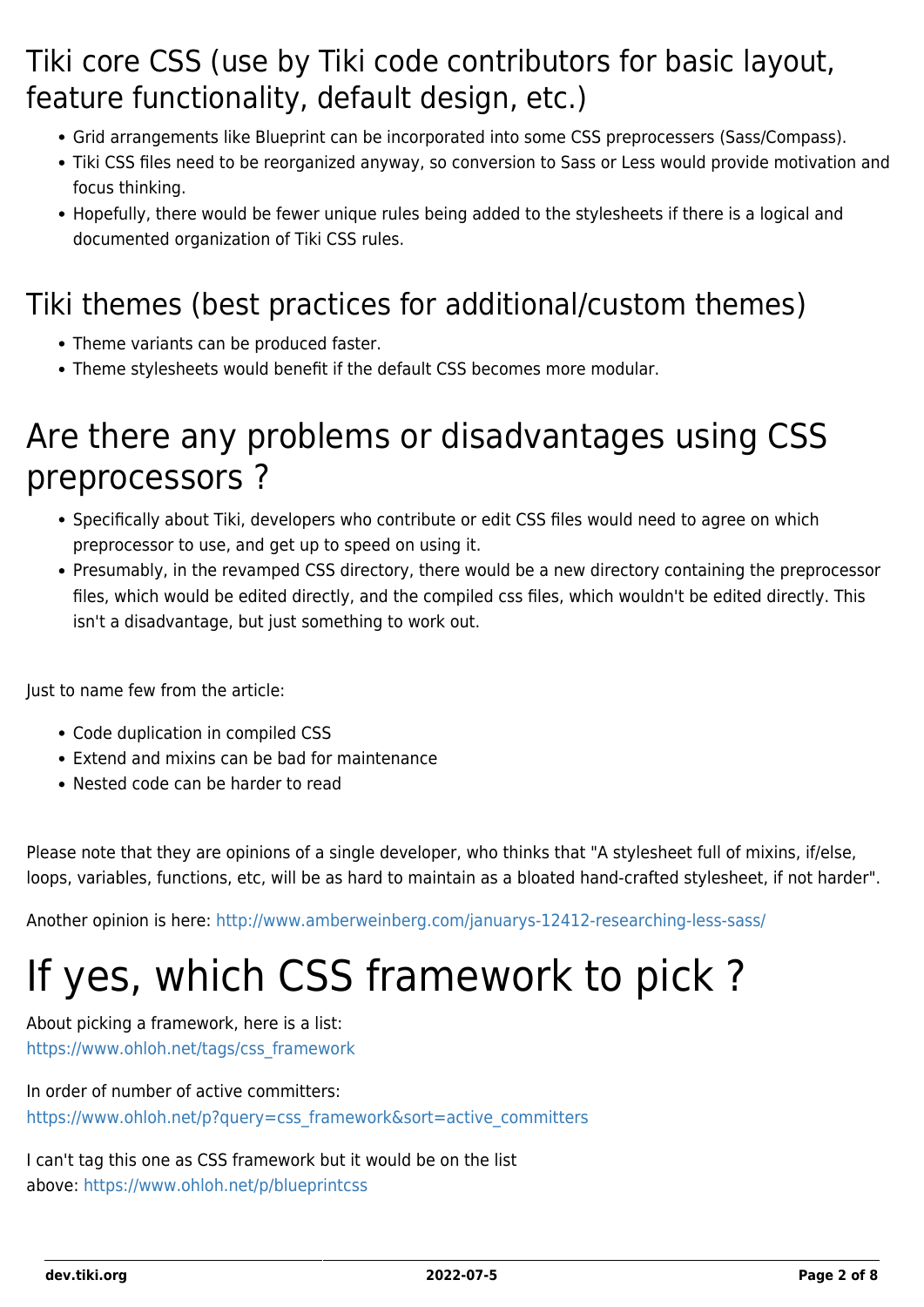# If yes, which CSS preprocessor to pick?

Somebody said that currently Sass is to Less what jQuery was to Mootools a while back (that is, gaining the edge in mindshare). Here's one opinion:<http://css-tricks.com/sass-vs-less/>.

# Tiki experiments

[Using Less CSS with Tiki](https://dev.tiki.org/Using-Less-CSS-with-Tiki)

# **Suggestions**

Gezza suggested [Twitter Bootstrap](http://twitter.github.com/bootstrap/index.html) which is [LESS](http://lesscss.org/) based and Apache Licensed (so should be OK in LGPL ?) Version 3 is licensed MIT so all is fine. But it seems there could be problem because Twitter Bootstrap includes [Glyphicons](http://glyphicons.com/) which are [Creative Commons Attribution 3.0 Unported \(CC BY 3.0\)](http://glyphicons.com/glyphicons-licenses/) and require "you must always add a link to glyphicons.com in a prominent place (e.g. the footer of a website), include the CC-BY license and the reference to glyphicons.com on every page using Glyphicons." [Font Awesome web-font icons was added](https://github.com/twitter/bootstrap/pull/3789) and also "[Glyphicons Halflings are also a part of Bootstrap by Twitter, and are released under the same license as](http://glyphicons.com/glyphicons-licenses/) [Bootstrap. While you are not required to include attribution on your Bootstrap-based projects, I'd certainly](http://glyphicons.com/glyphicons-licenses/) [appreciate a visibile link back to glyphicons.com in any place you find appropriate \(footer, docs, etc\)."](http://glyphicons.com/glyphicons-licenses/)

So what if we just use LESS to get the CSS pre-processing and [jQuery UI Bootstrap compatible "theme"](http://addyosmani.github.com/jquery-ui-bootstrap/) (because we use jQuery UI anyway already) to make it look nice and Twitter Bootstrap themes compatible ? Luci thinks it is not necessary to include all the Twitter Bootstrap stuff anyway. Gary agrees. Maybe Twitter Bootstrap could be done at the theme level.

[The big news among the many new features in this release is the mobile administration capabilities and the](http://www.networkworld.com/community/node/81516) [deep integration and support of Twitter's Bootstrap framework \(which enables much of the mobile admin\).](http://www.networkworld.com/community/node/81516)

jQuery UI Bootstrap author claims "With this theme, not only do you get the ability to use Bootstrap-themed widgets, but you can now also use (most) of Twitter Bootstrap side-by-wide with it without components breaking visually."

(There are also docs on how to use Sass/Compass with jQuery-UI, and there's a Sass Twitter Bootstrap implementation: [http://thesassway.com/projects/sass-twitter-bootstrap.](http://thesassway.com/projects/sass-twitter-bootstrap))

If we decide to use CSS preprocessor like LESS we will probably need to use an optional LESS compiler to turn LESS files into CSS and to avoid little delays less.js (which is client side JS compiler) can cause (load performance) - most probably [Assetic](https://github.com/kriswallsmith/assetic) or the PHP one:<http://leafo.net/lessphp>(About other compilers read the <http://fadeyev.net/2012/02/16/less-update/>) ?

(Note: CSS preprocessors are dev tools to create and manage CSS files. One workflow would be to work with the Sass or Less files in local dev machines, compile them locally as the CSS files in the Tiki package, and SVN commit both the Sass and compiled CSS files (after agreeing on the compile options for file format consistency regarding comments, compact or expanded, etc.). This way, there is no compiling done by the production server or in the browser.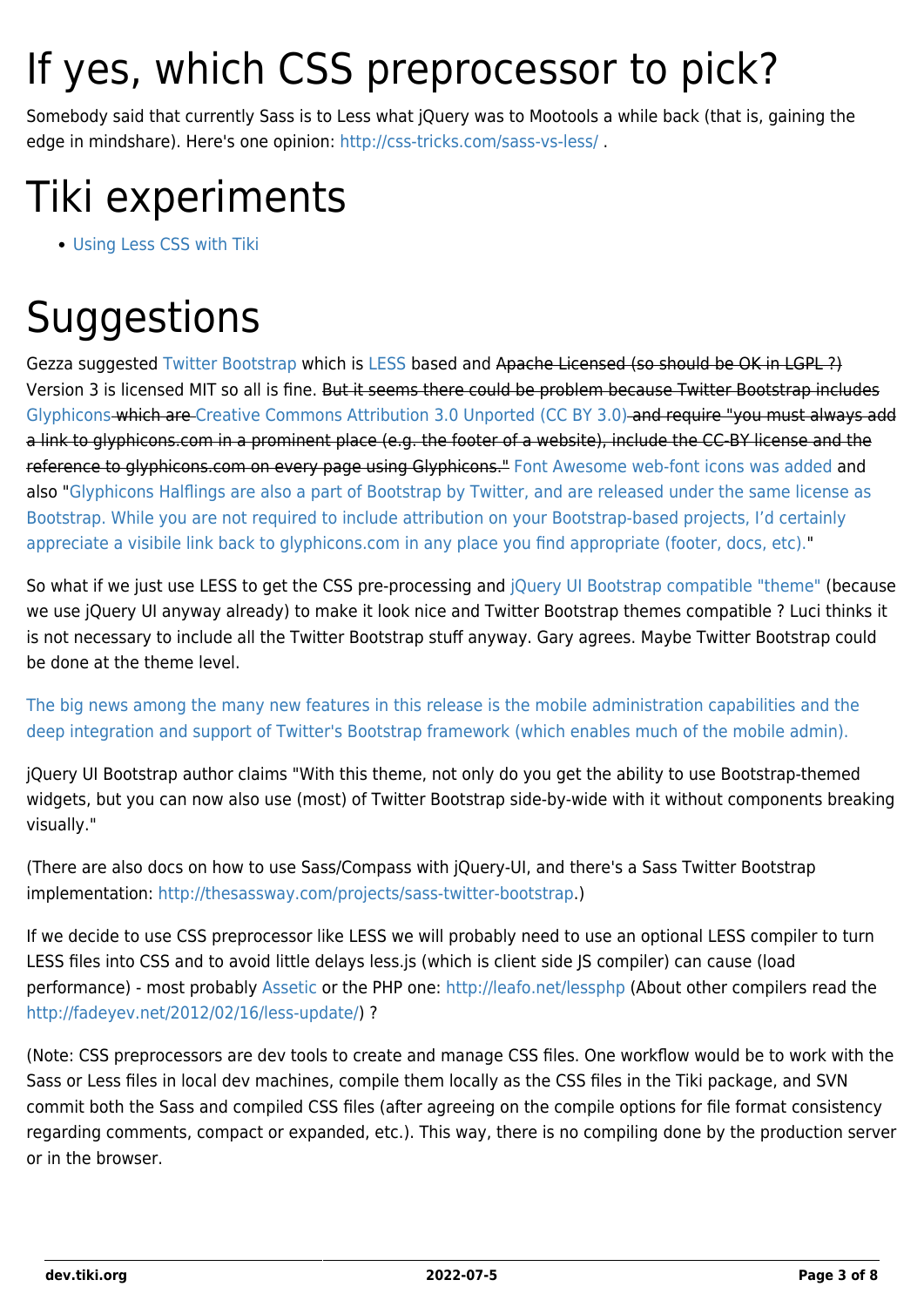## Are you in favor of using CSS preprocessor ?

| <b>Accept</b>  | <b>Undecided</b>                                   | Reject |
|----------------|----------------------------------------------------|--------|
|                | 4                                                  | 0      |
| • jonnybradley | $\cdot$ luci<br>• gezza<br>• chibaguy<br>• eromneg |        |

### Are you in favor of using even more comprehensive / advanced / complete / complex CSS framework ?

| <b>Accept</b>                   | <b>Undecided</b> | <b>Reject</b> |
|---------------------------------|------------------|---------------|
|                                 |                  |               |
| • jonnybradley<br>• marclaporte | $\cdot$ gezza    | $\cdot$ luci  |

Jonny's 2¢: We already have a hugely complex CSS "framework", so actually why i am voting for this one really is to replace our chaotic and unique CSS system with a more standard and commonly used one.

### Are you in favor of simply focusing on the new native "CSS Variables" ?

- <http://www.sitepoint.com/native-css-variables/>
- [http://developer.mozilla.org/en-US/docs/CSS/Using\\_CSS\\_variables](http://developer.mozilla.org/en-US/docs/CSS/Using_CSS_variables)
- <http://trac.webkit.org/changeset/120154>

#### Or even now in PHP (we could call our files styles/abc.css.php)

- <http://sperling.com/examples/pcss/>
- <http://davidwalsh.name/css-variables-php-dynamic>
- <http://icant.co.uk/articles/cssconstants/>

| <b>Accept</b> | <b>Undecided</b>                | <b>Reject</b> |
|---------------|---------------------------------|---------------|
| $\mathbf 0$   |                                 | 0             |
|               | • marclaporte<br>• jonnybradley |               |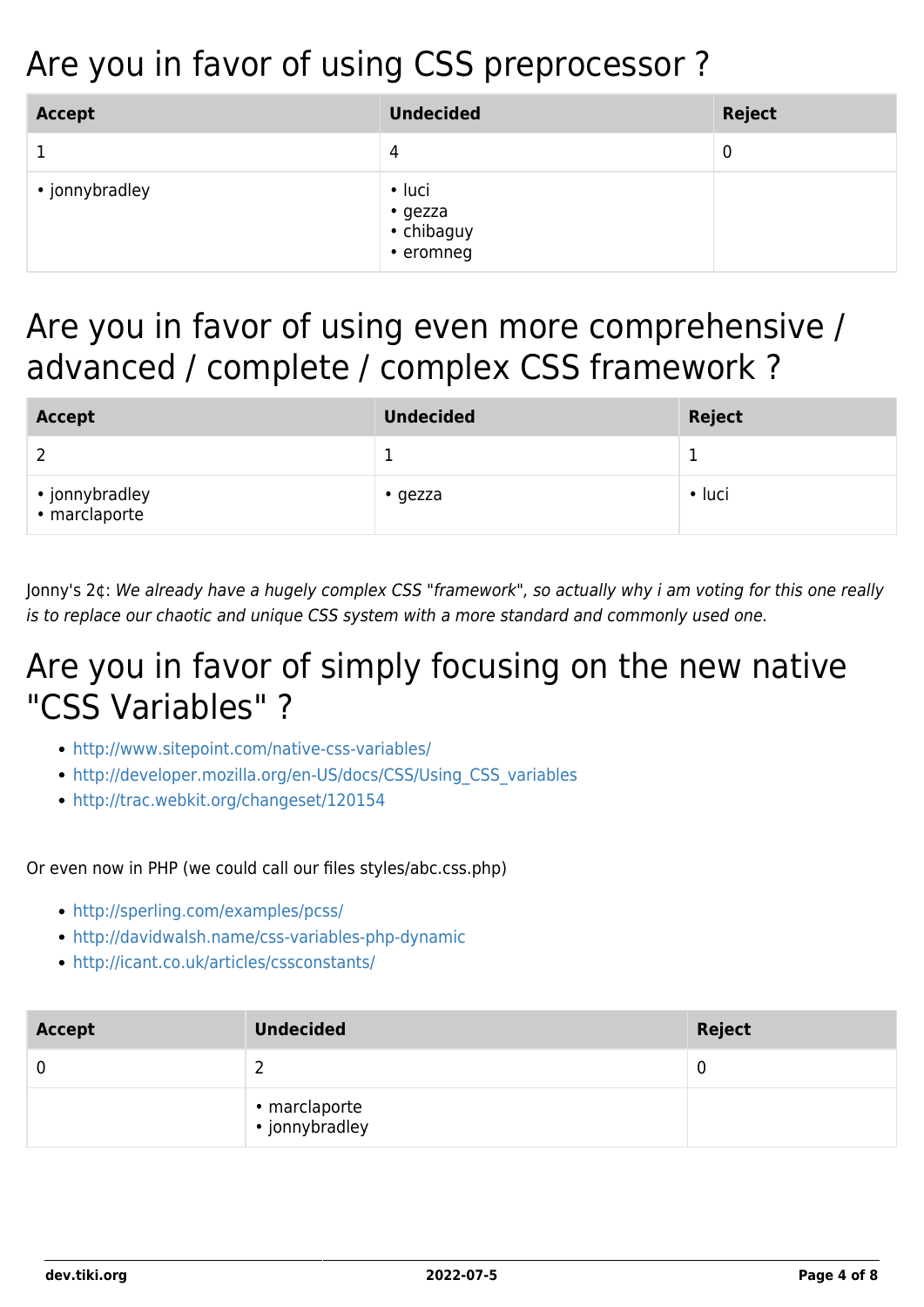# **Comparisons**

#### It's easy to compare them on Ohloh:

[https://www.ohloh.net/p/compare?project\\_0=Blueprint&project\\_1=960+Grid+System&project\\_2=Compass+Styl](https://www.ohloh.net/p/compare?project_0=Blueprint&project_1=960+Grid+System&project_2=Compass+Stylesheet+Framework) [esheet+Framework](https://www.ohloh.net/p/compare?project_0=Blueprint&project_1=960+Grid+System&project_2=Compass+Stylesheet+Framework)

This comparison is a little bit apples and oranges as Blueprint and 960gs are actually CSS class libraries and Compass is a production framework.

Comparison of Sass and less-css on Ohloh:

[https://www.ohloh.net/p/compare?metric=Summary&project\\_0=Sass&project\\_1=lesscss&project\\_2=](https://www.ohloh.net/p/compare?metric=Summary&project_0=Sass&project_1=lesscss&project_2=)

# Related links

- <https://github.com/kriswallsmith/assetic>
- <http://www.phpsass.com/>
- <http://code.google.com/p/phamlp/>
- <http://code.google.com/p/css-template-layout/>
- <http://ontwik.com/css/css-frameworks-make-the-right-choice/>
- <http://www.quora.com/What-is-the-best-open-source-CSS-framework>
- <http://webdesignerwall.com/trends/960-grid-system-is-getting-old>
- <http://lessframework.com/> CSS for [Print](https://dev.tiki.org/Print)
- <http://www.catswhocode.com/blog/8-css-preprocessors-to-speed-up-development-time>
- <http://net.tutsplus.com/tutorials/html-css-techniques/sass-vs-less-vs-stylus-a-preprocessor-shootout/>
	- <http://learnboost.github.com/stylus/>
- <http://the-echoplex.net/csscrush/>
- <http://blog.urbaninsight.com/2012/04/12/ten-reasons-you-should-be-using-css-preprocessor>
- <http://responsejs.com/>
- <http://code.google.com/p/jqcanvas/>
- <http://benbuckman.net/tech/11/11/migrating-static-960gs-grid-responsive-semantic-grid-lesscss>
- <http://fadeyev.net/2010/06/19/lessjs-will-obsolete-css/>
- <http://smacss.com/>
- <https://github.com/stubbornella/oocss>
- <http://news.ycombinator.com/item?id=4616528>
- <http://www.smashingapps.com/2012/12/26/16-useful-responsive-css-frameworks-and-boilerplates.html>
- <http://livestyle.emmet.io/>

also related: <http://modernizr.com/>

# Front-end frameworks on Ohloh.net Zurb Foundation

<http://www.zurb.com/article/1152/coding-smarter-the-why-of-foundation-4>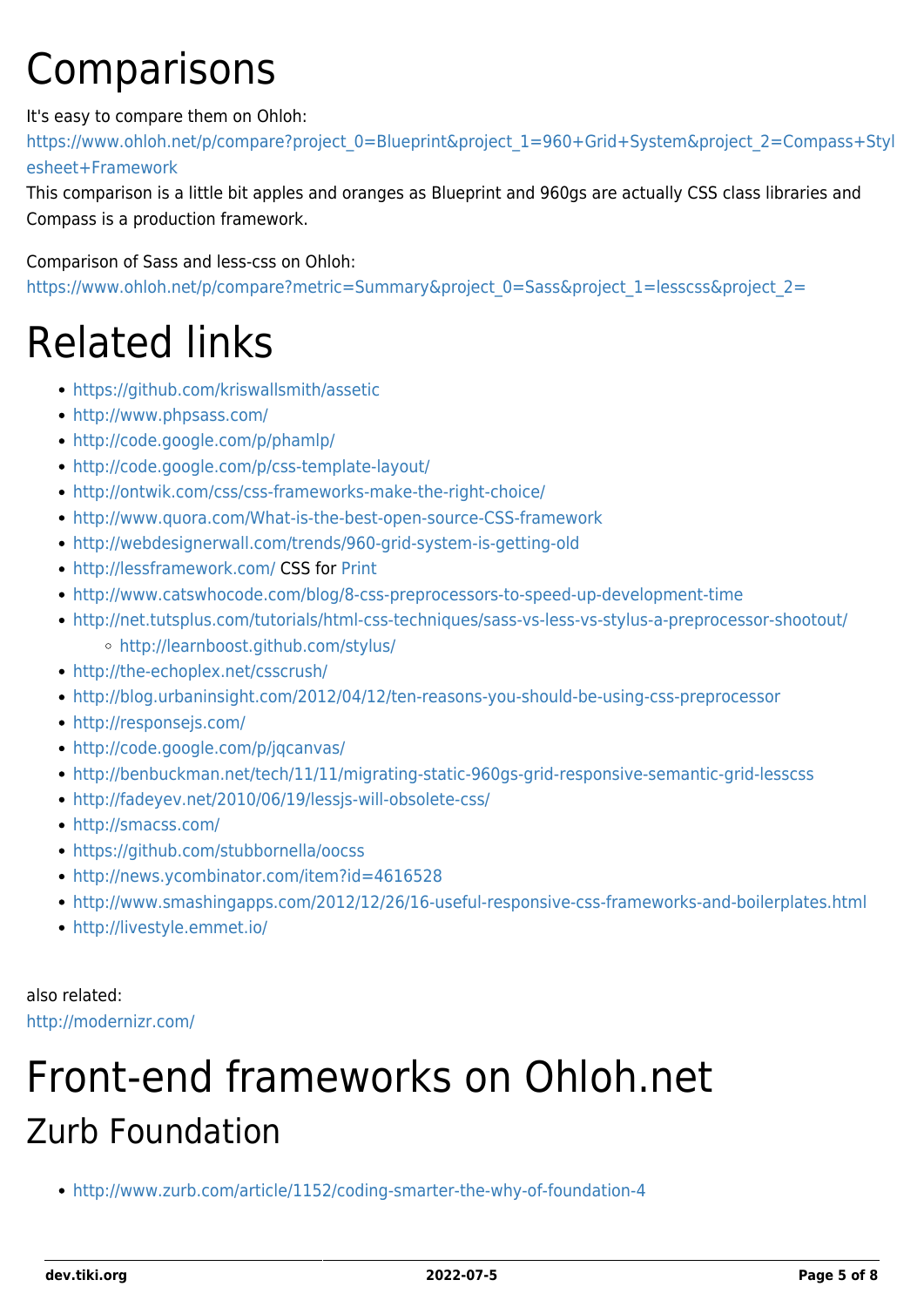## Twitter Bootstrap

- <http://twitter.github.com/bootstrap/>
- <http://expo.getbootstrap.com/>
- <http://builtwithbootstrap.com/>
- <http://alistapart.com/article/building-twitter-bootstrap>
- <http://lightglitch.github.com/bootstrap-xtra/>
- <http://bootstraphero.com/the-big-badass-list-of-twitter-bootstrap-resources>
- <http://bootsnipp.com/>
- <http://addyosmani.github.com/jquery-ui-bootstrap/>
	- <https://github.com/lphuberdeau/jquery-ui-less>
	- <http://dev.twitter.com/blog/say-hello-to-bootstrap-2>
- <http://meta.ohloh.net/2012/05/ohloh-is-getting-bootstrapped/>
- <http://savvypanda.com/blog/what-is-twitter-bootstrap-and-how-will-it-change-joomla.html>
- <http://webdesign.tutsplus.com/tutorials/complete-websites/twitter-bootstrap-101-introduction/>
- <http://320press.com/wpbs/>
- <http://news.bootswatch.com/post/22193315172/bootswatch-api>
- <https://www.ohloh.net/p/yii-bootstrap>
- <http://bootsnipp.com/resources>
- <http://designshack.net/articles/css/20-awesome-resources-for-twitter-bootstrap-lovers/>
- <https://github.com/popular/starred>
- <http://lovebootstrap.com/>
- <http://coding.smashingmagazine.com/2013/03/12/customizing-bootstrap/>
- <https://github.com/thomas-mcdonald/bootstrap-sass>
- <http://plozi.github.com/jQDrawBootstrapGrid/>
- <http://wordsbyf.at/2012/03/08/why-less/>

#### Bootstrap themes repositories

- <https://wrapbootstrap.com/>
- <http://www.templatemonster.com/pack/bootstrap-website-templates/>
- <http://themeforest.net/search?utf8=%E2%9C%93&term=bootstrap>
- <http://bootswatch.com/>
- <http://bootstrappage.com/>

#### Bootstrap FOSS themes

<http://usman.it/free-responsive-admin-template/>

#### Bootstrap generators theme and wireframe

- <http://pikock.github.com/bootstrap-magic/index.html>
- <http://paintstrap.com/>
- <http://stylebootstrap.info/>
- <http://www.boottheme.com/>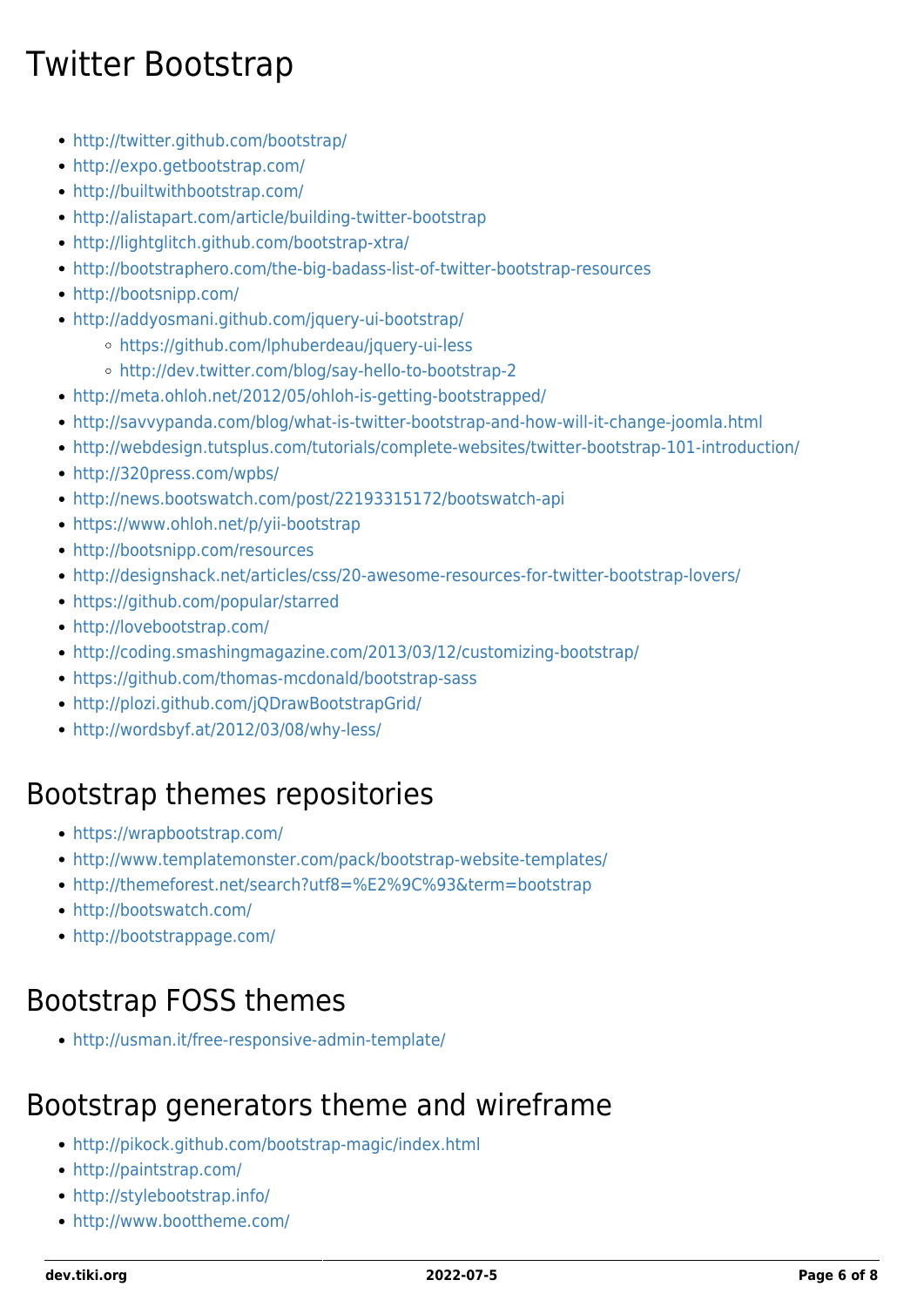- <http://www.lavishbootstrap.com/>
- <http://bootswatchr.com/>
- <http://bootstrapdesigner.com/>
- <http://www.divshot.com/>
- <http://jetstrap.com/>
- <http://invokator.com/>

### Videos about Bootstrap

#### Version 3

- [http://thenextweb.com/dd/2013/03/10/heres-an-early-look-at-bootstrap-3-rewritten-to-be-mobile-friendly-f](http://thenextweb.com/dd/2013/03/10/heres-an-early-look-at-bootstrap-3-rewritten-to-be-mobile-friendly-from-the-start/) [rom-the-start/](http://thenextweb.com/dd/2013/03/10/heres-an-early-look-at-bootstrap-3-rewritten-to-be-mobile-friendly-from-the-start/)
- <http://www.h-online.com/open/news/item/Mobile-first-Bootstrap-3-is-almost-ready-1866134.html>

### LessPHP

#### <http://lesscss.org/> LESS is included in Bootstrap

### HTML Boilerplate

- <http://html5boilerplate.com/>
- <https://github.com/h5bp/mobile-boilerplate>

## Gumby

<http://gumbyframework.com/>

### Skeleton

<http://www.getskeleton.com/>

## 960 Grid System

#### <http://960.gs/>

## Unsemantic

#### <http://unsemantic.com/>

alias

- [Responsive web design](https://dev.tiki.org/Responsive-web-design)
- [RWD](https://dev.tiki.org/RWD)